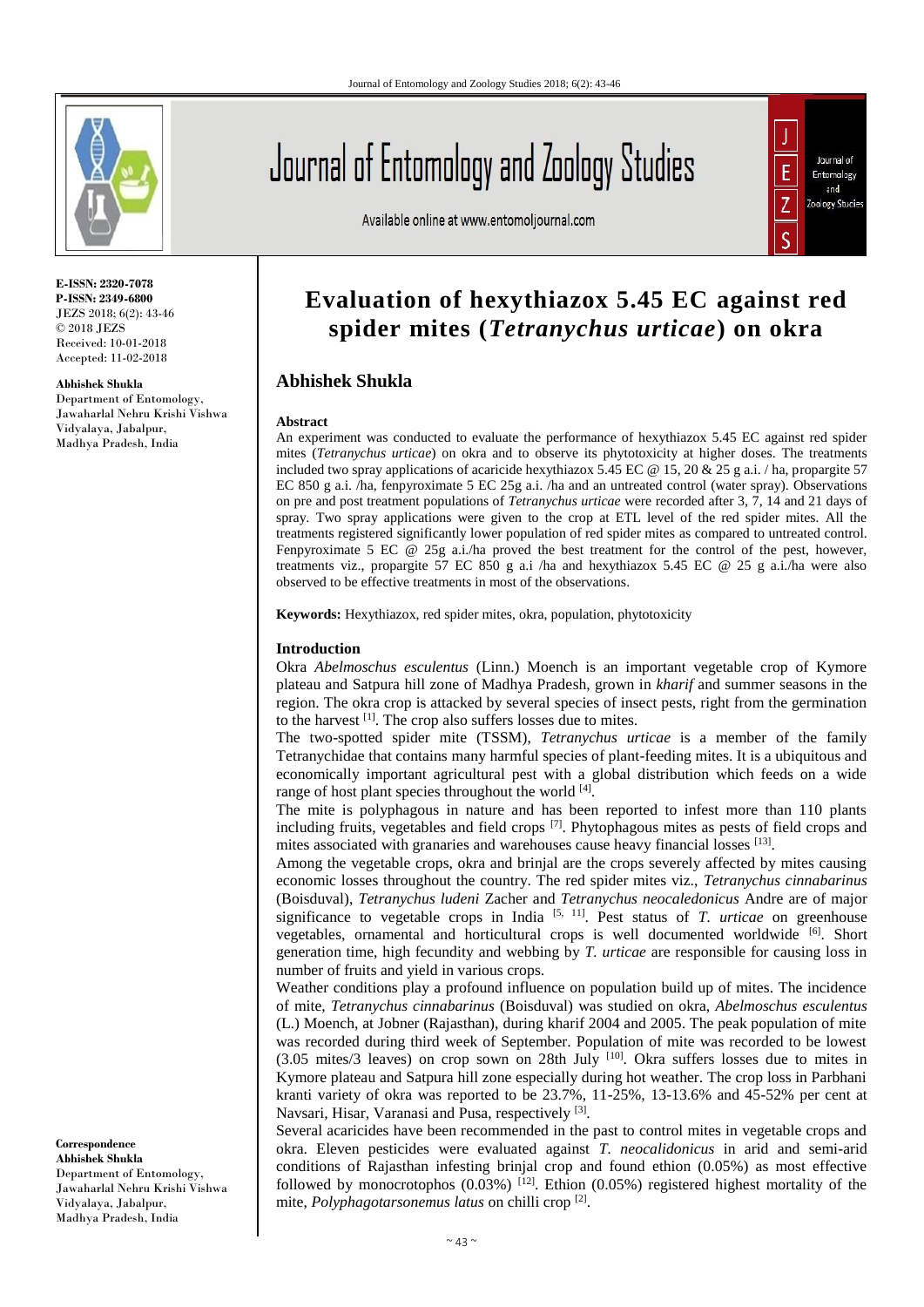In present experiment different doses of the acaricide hexythiazox 5.45 EC were evaluated against red spider mite, *Tetranichus urticae* in okra and its phytotoxicity at higher doses was observed.

#### **Materials and methods**

The okra crop (variety VRO- 6) was sown in the first fortnight of March, 2013, at Vegetable Research Farm, Maharajpur, JNKVV, Jabalpur. All standard agronomical practices were adopted in crop cultivation. The use of fertilizers included application of NPK @ 100: 60: 60 Kg / ha. The experiment was conducted in randomized block design with six treatments (listed in table 1) including an untreated control and four replications, to record the effect of hexythiazox

5.45 EC in controlling the red spider mites (*Tetranychus urticae*) in okra. The effect was compared with other standard insecticides, and with untreated control.

There were two sprays of different doses of hexythiazox 5.45 EC and other recommended acaricides listed in table 1. First application of all the treatments was given in last week of May at the economic threshold level of red spider mites. The second spray application was done when the population of red spider mites reached close to ETL (in third week of June).

### **Observations & sampling for bio-efficacy**

Random sampling was conducted to observe the bio efficacy of treatments. The number of red spider mites was recorded on 5 mature random leaves of each sample plant. Five such random sample plants were observed in each treatment and every replication, before spray application and 3, 7, 14 and 21 days after spray (DAS).

The fruit yield (total of all pickings) was recorded under different treatments. The data on population and yield under different treatments was subjected to the analysis of variance at 5% level of significance to draw conclusions.

Phytotoxicity of hexythiazox 5.45 EC was evaluated at 15, 20, 25 & 50 g a.i. /ha dose on okra crop. Weather record during the season (Table 3) was obtained from the JNKVV observatory.

# **Results and Discussion**

The mean population of red spider mites recorded before treatment and after first and second spray applications is presented below.

**Pre-treatment:** Pre-treatment mite populations ranged between 5.4 and 6.1 individuals per sample and the differences among plots were non-significant.

# **After 1st spray**

**3 days:** Treatment fenpyroximate 5 EC 25g a.i./ha recorded the lowest mean population of red spider mite (1.45) while all other treatments revealed higher mean population of the pest. Untreated control was significantly different from all other treatments and recorded the highest number of mites (7.91).

**7 days:** Untreated control recorded significantly higher mean population (11.93) of red spider mites per sample than all other treatments. Hexythiazox 5.45 EC @ 25g a.i. /ha recorded the lowest mean population (1.72 mites per sample), however it was at par to propargite 57 EC 850g a.i./ha application (1.82 mites).

**14 days:** Untreated control recorded the mean population (6.53) of red spider mites/sample. Treatment fenpyroximate 5 EC 25g a.i./ha recorded the lowest population (1.2) of red spider mites/ sample, however, this treatment was statistically at par to remaining treatments.

**21 days:** Treatment fenpyroximate 5 EC 25g a.i. /ha recorded significantly lower population (1.18) of red spider mites/sample, while untreated control recorded significantly higher number (6.52).

# **After 2nd spray**

**3 days:** Treatment fenpyroximate 5 EC 25g a.i./ha recorded the lowest population (1.5) of mites that was at par to hexythiazox 5.45 EC @ 25 g a.i. /ha (2.70 mites). Untreated control recorded highest number (6.52) of mites / sample.

**7 days:** Treatment hexythiazox 5.45 EC @ 25 g a.i./ha recorded the lowest number (1.75) of red spider mites that was at par to the treatment with propargite 57 EC 850g a.i./ha (2.07 mites). Untreated control recorded the highest number (11.98) of red spider mites per sample.

**14 days:** Treatment fenpyroximate 5 EC 25g a.i./ha registered lowest number (1.32) of pests / sample. However, this treatment was at par to treatments hexythiazox 5.45 EC @ 25 g a.i./ha, 20g a.i./ha and 15 g a.i./ha. **U**ntreated control recorded highest number (8.78) of red spider mites / sample.

**21 days:** Treatment fenpyroximate 5 EC 25g a.i./ha expressed lowest number (1.18) of red spider mites/ sample, was at par to the treatments viz., propargite 57 EC 850g a.i./ha (1.79), hexythiazox 5.45 EC  $@$  25g a.i. /ha (2.01) and 15g a.i. /ha (1.72 mites / sample).

Treatment hexythiazox 5.45% EC @ 20g. a.i./ha recorded highest number of red spider mites, followed by untreated control.

Application of ethion 0.05% was reported to be most effective for its control in okra  $^{[9]}$  and brinjal  $^{[12]}$ . Ethion application  $@$ 0.05% had also been reported to be effective against Polyphagotarsonemus latus on chilli<sup>[2]</sup>. However in the present experiment ethion was not evaluated against *T. urticae*. Dicofol (0.04%) provided maximum reduction of okra mites, *T. macfarlanei* in Gujarat followed by monocrotophos (0.05%) <sup>[11]</sup>. Monocrotophos has already been banned by the government now. Thus hexithiazox 5.45 EC may prove to be a good option for the control of *T. urticae* in okra. In the present experiment the apparent losses to yield were negligible as against the losses reported as high as 45- 52% [3] .

# **Phytotoxicity**

No morphological deformities reflecting phytotoxicity were observed on aerial parts of the plants (viz., stem and branches, leaves, flowers and fruits) in any of the treatments (Table 2).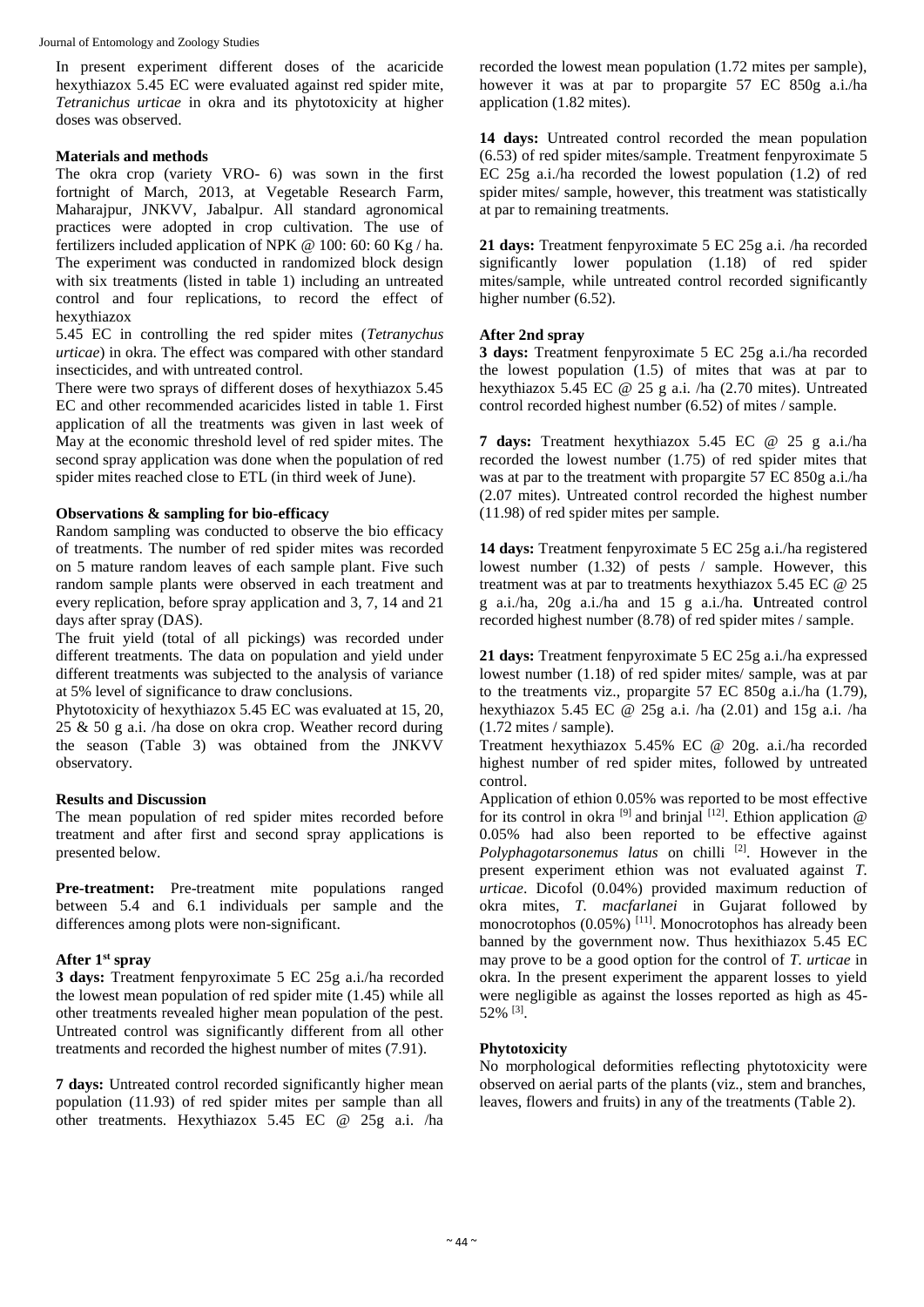**Table 1:** Mean population of red spider mites, *Tetranychus urticae* / sample in okra as influenced by different spray applications

|                              | Pre-        | After 1 <sup>st</sup> spray |        |        |        | After $2nd$ sprav |             |        |              |
|------------------------------|-------------|-----------------------------|--------|--------|--------|-------------------|-------------|--------|--------------|
| <b>Treatments &amp; dose</b> | treatment   | 3DAS                        | 7DAS   | 14DAS  | 21DAS  | 3DAS              | 7DAS        | 14DAS  | <b>21DAS</b> |
| T1-Untreated control         | 5.239       | 7.91                        | 11.93  | 6.535  | 6.52   | 7.91              | 11.985      | 8.785  | 6.52         |
|                              | $(2.28)^*$  | (2.81)                      | (3.51) | (3.00) | (2.64) | (2.81)            | (3.45)      | (2.96) | (2.55)       |
| T2. Hexythiazox 5.45 EC @    | 5.541       | 2.7                         | 2.57   | 1.47   | 1.47   | 2.7               | 2.625       | 1.385  | 1.72         |
| $15$ g a.i./ha               | (2.35)      | (1.57)                      | (1.89) | (1.08) | (1.35) | (1.57)            | (1.58)      | (1.23) | (1.29)       |
| T3 Hexythiazox 5.45 EC @     | 6.175       | 3.05                        | 3.06   | 1.46   | 1.59   | 3.1               | 3.11 (1.75) | 1.71   | 7.36         |
| $20$ g a.i./ha               | (2.48)      | (1.70)                      | (1.87) | (1.28) | (1.43) | (1.72)            |             | (1.48) | (2.71)       |
| T4 Hexythiazox 5.45 EC @     | 5.429(2.33) | 2.05                        | 1.725  | 1.32   | 1.76   | 2.075             | 1.75        | 1.57   | 2.01         |
| $25$ g a.i./ha               |             | (1.42)                      | (1.39) | (1.29) | (1.19) | (1.40)            | (1.30)      | (1.25) | (1.39)       |
| T5- Propargite 57 EC 850g    | 6.18(2.48)  | 2.9                         | 1.82   | 1.54   | 1.42   | 2.925             | 2.07        | 1.79   | 1.42         |
| a.i./ha                      |             | (1.68)                      | (1.38) | (1.36) | (1.37) | (1.68)            | (1.38)      | (2.23) | (1.17)       |
| T6 Fenpyroximate 5 EC        |             | 1.45                        | 2.43   | 1.205  | 1.18   | 1.5               | 2.555       | 1.32   | 1.18         |
| $25g$ a.i./ha                | 5.276(2.29) | (1.18)                      | (1.61) | (1.07) | (0.9)  | (1.20)            | (1.65)      | (1.14) | (1.07)       |
| $S.Em \pm$                   | 0.071       | 0.195                       | 0.232  | 0.197  | 0.139  | 0.19              | 0.154       | 0.243  | 0.085        |
| CD <sub>5%</sub>             | N.S.        | 0.583                       | 0.695  | 0.591  | 0.417  | 0.269             | 0.217       | 0.344  | 0.12         |

\* Figures in parentheses are  $\sqrt{x}$  transformed values

**Table 2:** Phytotoxicity of different doses of hexythiazox 5.45 EC on okra

|                                           | Dose g.<br>a.i./ha |                                        | Phytotoxicity rating after 0, 1, 3, 7 and 10 days |         |                         |                 |                |               |  |  |
|-------------------------------------------|--------------------|----------------------------------------|---------------------------------------------------|---------|-------------------------|-----------------|----------------|---------------|--|--|
| <b>Treatments</b>                         |                    | Dose (commercial<br>formulation) ml/ha | Injury on leaf<br>tips / surface                  | Wilting | Vein<br><b>Clearing</b> | <b>Necrosis</b> | Hypo-<br>nasty | Epi-<br>nasty |  |  |
| Hexythiazox 5.45 EC                       |                    | 300                                    |                                                   |         |                         |                 |                |               |  |  |
| Hexythiazox 5.45 EC                       | 20                 | 400                                    |                                                   |         |                         |                 |                |               |  |  |
| Hexythiazox 5.45 EC                       | 25                 | 500                                    |                                                   |         |                         |                 |                |               |  |  |
| Hexythiazox 5.45 EC                       | 50                 | 1000                                   |                                                   |         |                         |                 |                |               |  |  |
| <b>Untreated Control</b><br>(Water spray) |                    |                                        |                                                   |         |                         |                 |                |               |  |  |

**Note:** Phytotoxicity based on 1-10 scale:  $(0 = 0\%, 1 = 1 - 10\%, 2 = 11 - 20\%, 3 = 21 - 30\%, 4 = 31 - 40\%, 5 = 41 - 50\%, 6 = 51 - 60\%, 7 = 61 - 70\%,$  $8 = 71 - 80\%, 9 = 81 - 90\%, 10 = 91 - 100\%$ 

**Table 3:** Weather data during the crop season (summer 2013)

| Met. Week # | Temperature <sup>0</sup> c |      | Relative humidity $(\% )$ |      | <b>Sunshine</b> |               |                   |  |
|-------------|----------------------------|------|---------------------------|------|-----------------|---------------|-------------------|--|
|             | Max.                       | Min. | Max.                      | Min. | Hours.          | Rainfall (mm) | No. of rainy days |  |
| 12          | 33.4                       | 16.2 | 77                        | 28   | 8.2             | 7.2           |                   |  |
| 13          | 33.8                       | 16.2 | 76                        | 30   | 7.8             | 3.2           | $\overline{0}$    |  |
| 14          | 35.3                       | 15.2 | 68                        | 20   | 8.9             | $0.0\,$       | $\overline{0}$    |  |
| 15          | 39.5                       | 19.9 | 57                        | 14   | 8.7             | 10.6          |                   |  |
| 16          | 36.5                       | 20.1 | 51                        | 22   | 8.6             | 0.0           | $\Omega$          |  |
| 17          | 37.6                       | 20.6 | 64                        | 21   | 9.0             | 0.0           | $\overline{0}$    |  |
| 18          | 42.1                       | 21.4 | 42                        | 12   | 10.8            | $0.0\,$       | $\overline{0}$    |  |
| 19          | 42.1                       | 24.1 | 31                        | 12   | 10.6            | 0.0           | $\overline{0}$    |  |
| 20          | 42.7                       | 23.4 | 36                        | 9    | 10.6            | 0.0           | $\theta$          |  |
| 21          | 44.1                       | 26.8 | 27                        | 15   | 10.0            | 0.0           | $\mathbf{0}$      |  |
| 22          | 41.8                       | 26.3 | 44                        | 17   | 8.2             | $0.0\,$       | $\mathbf{0}$      |  |
| 23          | 39.7                       | 25.0 | 68                        | 38   | 8.5             | 30.4          | 3                 |  |
| 24          | 32.8                       | 23.7 | 89                        | 63   | 3.8             | 84.0          | $\overline{4}$    |  |
| 25          | 32.1                       | 23.6 | 89                        | 67   | 6.3             | 138.3         | 4                 |  |
| 26          | 29.3                       | 23.3 | 92                        | 88   | 2.0             | 232.4         | 5                 |  |

#### **Conclusion**

All the treatments registered significantly lower population of red spider mites as compared to untreated control. Fenpyroximate 5 EC 25g a.i./ha proved the best treatment for the control of mites, however, treatments viz. propargite 57 EC 850 g a.i / ha and hexythiazox 5.45 EC  $@$  25 g a.i./ha were observed to be effective treatments in most of the observations.

#### **References**

- 1. Ambegaonkar JK, Bilapate GG. Growth, development and biometrics of *Earias vitella* (Fab.) on cotton and okra. Journal of Maharashtra Agricultural University. 1984; 9(3):254-256.
- 2. Anonymous. Progress report (1998-2000). All India

Coordinated Research Project on Agricultural Acarology, Project Coordinated Unit, College of BS & H building University of Agricultural Sciences, G.K.V.K., Bangalore. 2000, 14-15.

- 3. Anonymous. Achievements, All India Network Project on Agricultural Acarology, Network Unit, AINP on Agricultural Acarology, University of Agricultural Sciences, G.K.V.K., Bangalore. 2004, 10-12.
- 4. Farouk S, Osman MA. The effect of plant defence elicitors on common bean (*Phaseolus vulgaris* L.) growth and yield in absence or presence of spider mite (*Tetranychus urticae* Koch) infestation. Journal of Stress Physiology and Biochemistry. 2011; 7(3):6-22.
- 5. Gupta SK. The mites of agricultural importance in India with remarks on their economic status. Dusbabek, F. and